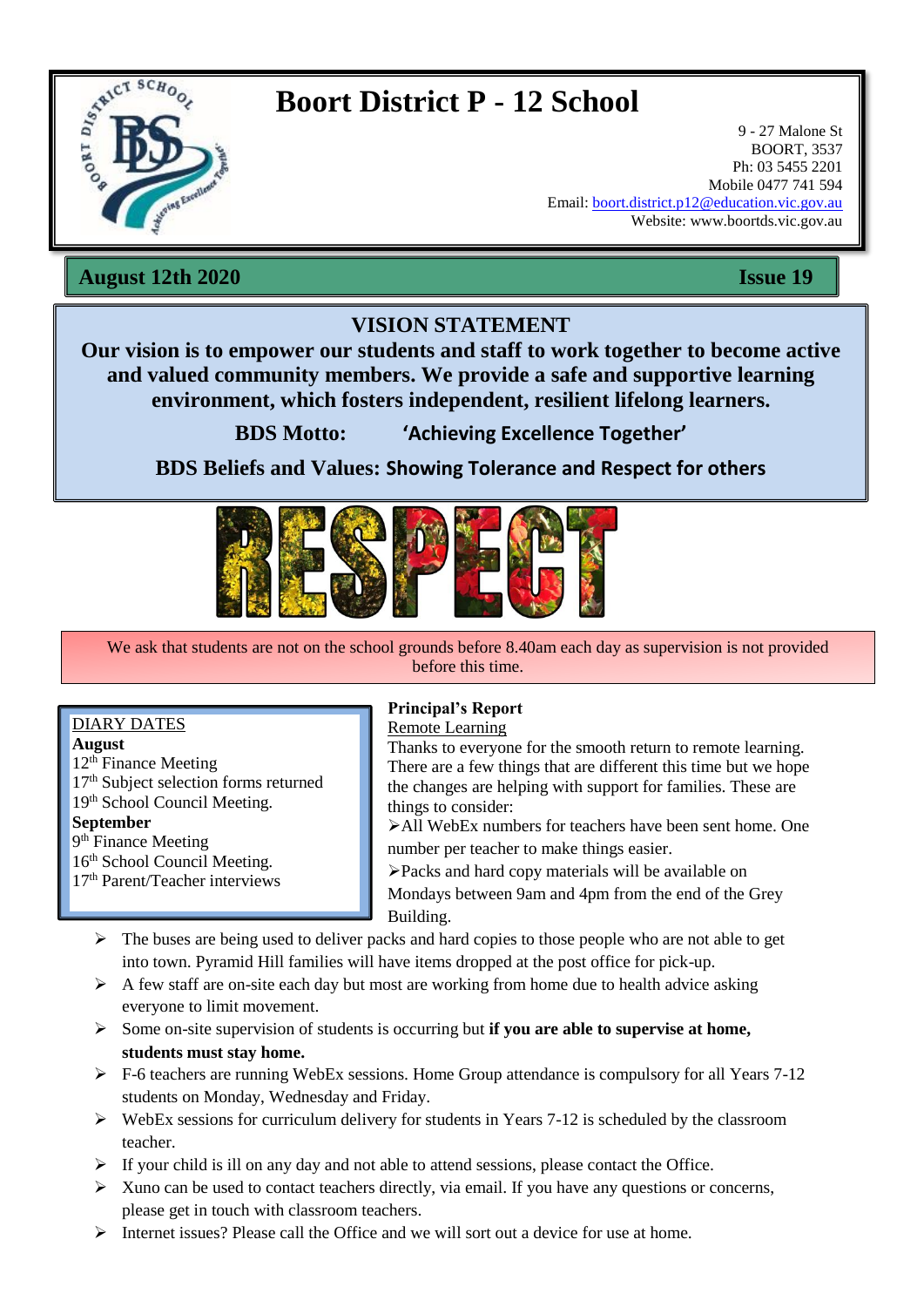I thank everyone who responded to the survey conducted at the end of remote learning last time. We have put things in place based on feedback. I sincerely hope things are going well for all of you. Stay healthy and stay safe.

### Information Evenings

Thanks to those families and students who came along to the VCE/VET/VCAL meeting held last night via WebEx. The VTAC Information evening will be advised. Thanks to Tom Bleicher, Drew Crilly and Pete Nickless for seeing these sessions carry on.

### **Principal's Availability over the Next Week**

| Thursday                            | Friday    | Monday    | Tuesday   | Wednesday |
|-------------------------------------|-----------|-----------|-----------|-----------|
| At School – Area<br>principal Forum | At School | At School | At School | At School |

## **Parent/Teacher Interviews**

We are still working on having Parent/teacher Interviews in the last week of this term. Whether we hold them all in one day is yet to be decided. Interviews will be done remotely – phone or webex. More details as we decide them.



#### **Staff on Leave**

We wish Edwina Chalmers all the best as she goes on leave from the end of this week. We hope everything goes well for her and Cameron and we look forward to seeing her in the near future.

Lee-Anne Sherwell Principal

### **Overdue Library books**

Our Library system is now set up to automatically send out overdue notices to students via their emails. If you receive and overdue notice, please ignore,

until we are able to resume meeting together again at school.

### **Rainbow Serpents Year 2/3**